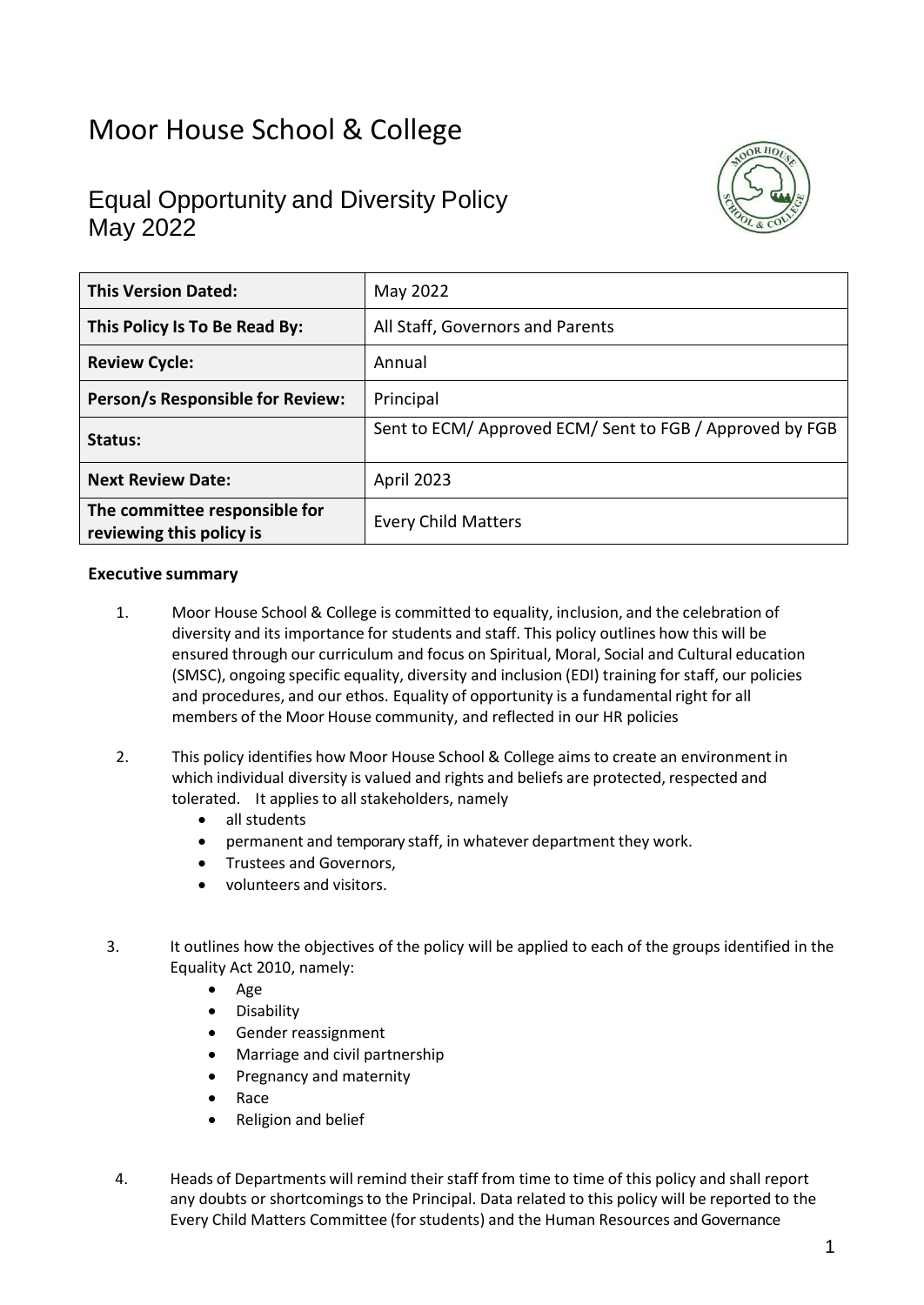Committee (where it relates to staff). The Principal will advise Governors of any reasons for concern.

5. This policy will be reviewed annually by the Every Child Matters Committee.

# **Equal Opportunity and Diversity Policy**

At Moor House, we have a positive approach to equality, as defined in the Equality Act 2010. Our Equal Opportunity and Diversity Policy covers sex/ gender, race, disability, religion or belief, sexual orientation, pregnancy, undergoing or have undergone gender reassignment, age and marriage and civil partnership.

Equality of opportunity is a fundamental right for all members of the Moor House community. We are committed to developing the potential of all people associated with the School and College. In order to support this, we will make it an integral part of our thoughts, words and deeds. This policy applies to all students, staff, trustees, governors, parent helpers, volunteers, visitors or contractors to Moor House.

We are committed to challenging inappropriate language and behaviour amongst any group within the school and community; taking any opportunity to educate and continue to develop an environment where everybody feels safe and safe to challenge others where their behaviour falls short of what is expected within Moor House and the wider community.

This policy covers all aspects of School and College life including student admissions, teaching and learning, behaviour management, staff recruitment and career development, parental involvement and the role of the Trustee and Governing Body.

All members of the Moor House community must be free from any form of discrimination or harassment.

This policy is intended to have a direct and positive impact on the ethos of the school and college.

# **1. Aims**

The aims of the policy are:

- to ensure an environment in which individual diversity is valued and that rights and beliefs are protected, respected and tolerated
- to promote the principles of fairness and justice for all through the education that we provide in our School and College

# **2. OBJECTIVES**

The objectives of this policy are to provide a framework to:-

- 2.1 Support mutual respect between students and other stakeholders and to promote positive self- image and a positive attitude to the multicultural society in which we live;
- 2.2 Give students and other stakeholders equality of opportunity within the school and college;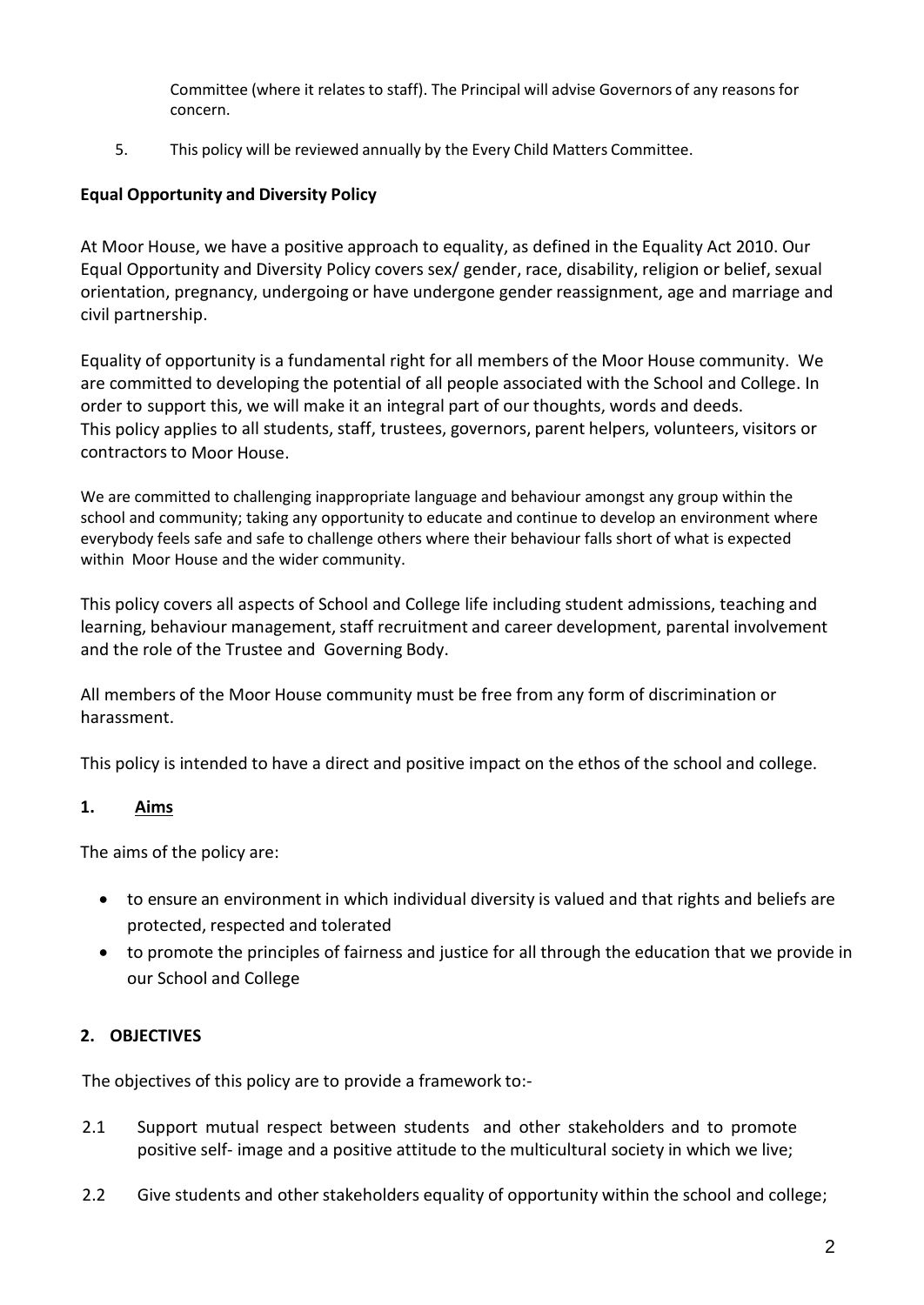- 2.3 Develop in students and other stakeholders an awareness of and a commitment against any discrimination. If such actions are reported / observed, action will be taken by line managers to address such attitudes with the individuals or groups concerned;
- 2.4 Develop a curriculum that embodies the principles outlined in this document and that relate to the student's cultural experiences and those within the School and College. We take a holistic approach in terms of SMSC (Spiritual, Moral, Social and Cultural) and Fundamental British Values (Defined by Ofsted as: democracy, the rule of law, individual liberty, mutual respect for and tolerance of those with different faiths and beliefs and for those without faith). These principles are central to the ethos of Moor House and are taught incidentally across all subjects, however they are discreetly taught as part of the PSHCE curriculum in all Key Stages.
- 2.5 Nurture amongst students and other stakeholders an awareness of all cultural diversities. The school and college's curriculum must therefore offer a broad balanced curriculum, recognising the need for relevant and differentiated teaching and strategiesto combat all forms of inequality. Teaching, Therapy and Residential Care approaches and strategies will be developed with an awareness of and to combat racism, sexism and all other forms of inequality.
- 2.6 Prepare students in its care to live and work harmoniously, preparing them to live and participate positively in a multi-racial and culturally diverse society. Students' sense of identity and respect are a fundamental aspect of their development. They have the right to health, individuality, respect, dignity, opportunities, socialisation with adults and children, freedom from discrimination such as racism, sexism and cultural diversity.
- 3 Specific reference to groups covered within the Equality Act 2010:

All incidents that are in breach of this policy will be thoroughly investigated. A central log of these incidents will be maintained and will be reported to Governorsthrough the Every Child Matters Committee on a half termly basis under the headings outlined in this section. In all cases, support, respect, sympathy and understanding will be shown to the victim. The perpetrator will be supported to understand why their actions are in breach of the policy.

Where applicable, actions in line with the relevant Behaviour Policy, Code of Conduct or Disciplinary Procedure will be followed. Following investigation and in appropriate circumstances, parents will be informed by the senior member of staff if their child is either a perpetrator or victim.

It is the right of all students to receive the best education Moor House can provide, with access to all educational activities organised by the school and college. Moor House ensures it has due regard to equality considerations whenever significant decisions are made. Moor House always considers the impact of significant decisions on particular groups. For example, when a trip or activity is being planned, the school & college considers whether the trip:

- Cuts across any religious holidays
- Is accessible to pupils with disabilities
- Has equivalent facilities for boys and girls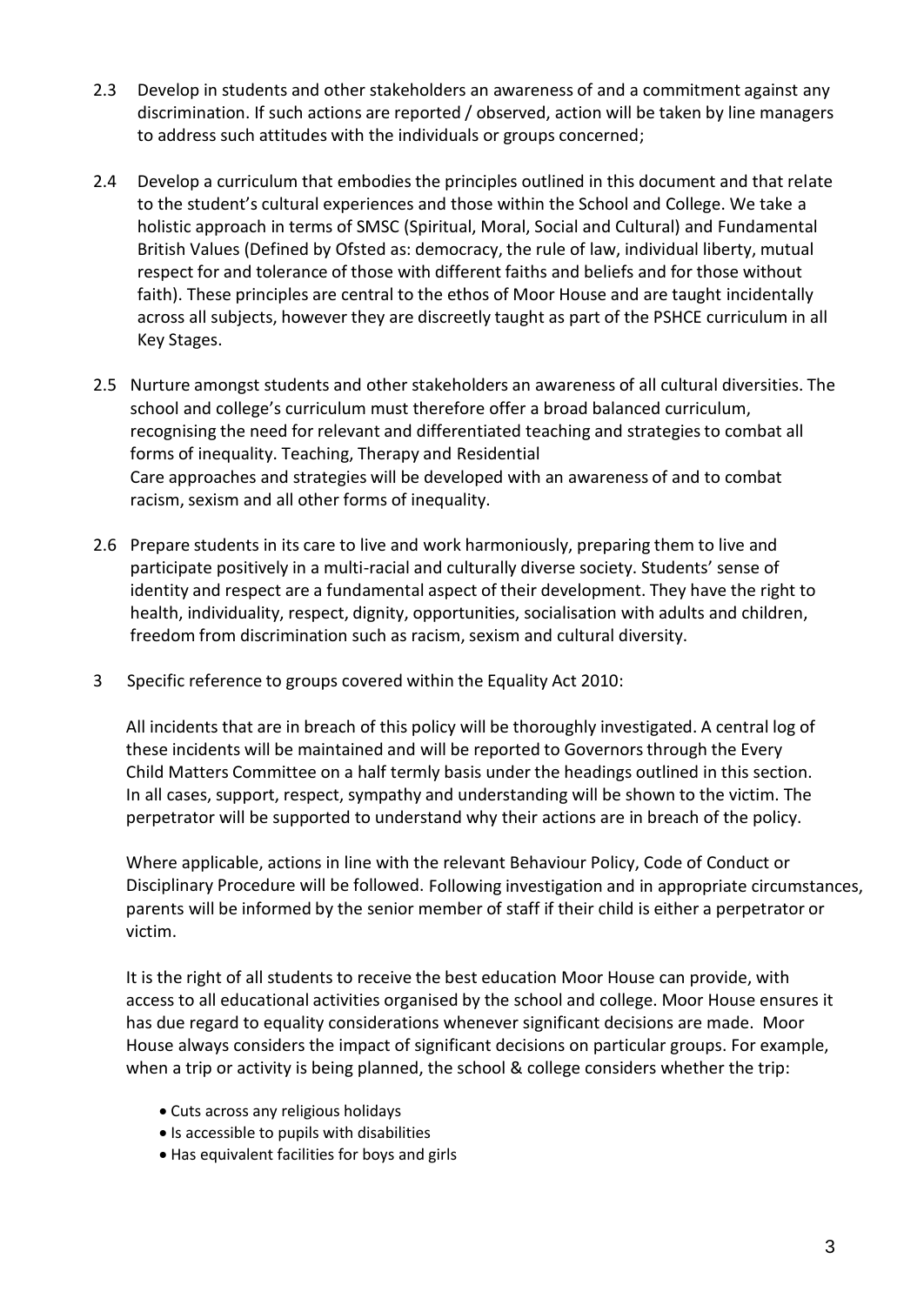Moor House is committed to raising awareness of issues faced by students and staff and to promote tolerance and acceptance. The School and College operates a curriculum that allows all students to access lessons and every effort is made to combat gender stereotypes with regard to curriculum choices and career opportunities.

#### 3.1 **Race:**

It is an aim of the School and College to promote awareness and understanding of cultural diversity in the community at large. We do not tolerate any form of behaviour that discriminates on the basis of race, colour and culture.

#### 3.2 **Religion or belief:**

- it is the right of students, staff. Parents, governors and visiting community members not to be treated differently on grounds of their religion or belief
- students are encouraged through a comprehensive Religious education curriculum to explore a range of religions and to encourage tolerance and acceptance of others who have differing religions of beliefs
- Parents/guardians have the right to withdraw their children from Religious Education lessons and collective worship

#### 3.3 **Pregnancy & Maternity:**

• Moor House will ensure if the situation arises that students are given support and will ensure equality of provision is made in this instance.

#### 3.4 **Sexual Orientation:**

- Moor House operates a PSHCE (Personal, Social, Health and Citizenship Education) curriculum which supports students to address relationships in all forms.
- Through the recording of all incidents of a homophobic, biphobic or transphobic motivated nature, the Senior Management Teams able to identify if homophobic, biphobic or transphobic bullying is on the rise and react accordingly.
- Moor House will ensure that all gay, lesbian or bi-sexual students and other stakeholders, or the children of gay, lesbian or bi-sexual parents are not singled out for less favourable treatment from that given to other students/ stakeholders.

#### 3.5 **Sex/Gender**

• As a mixed gender school, we ensure that students/ stakeholders of one sexare not singled out for less or more favourable treatment than that given to other students/ stakeholders.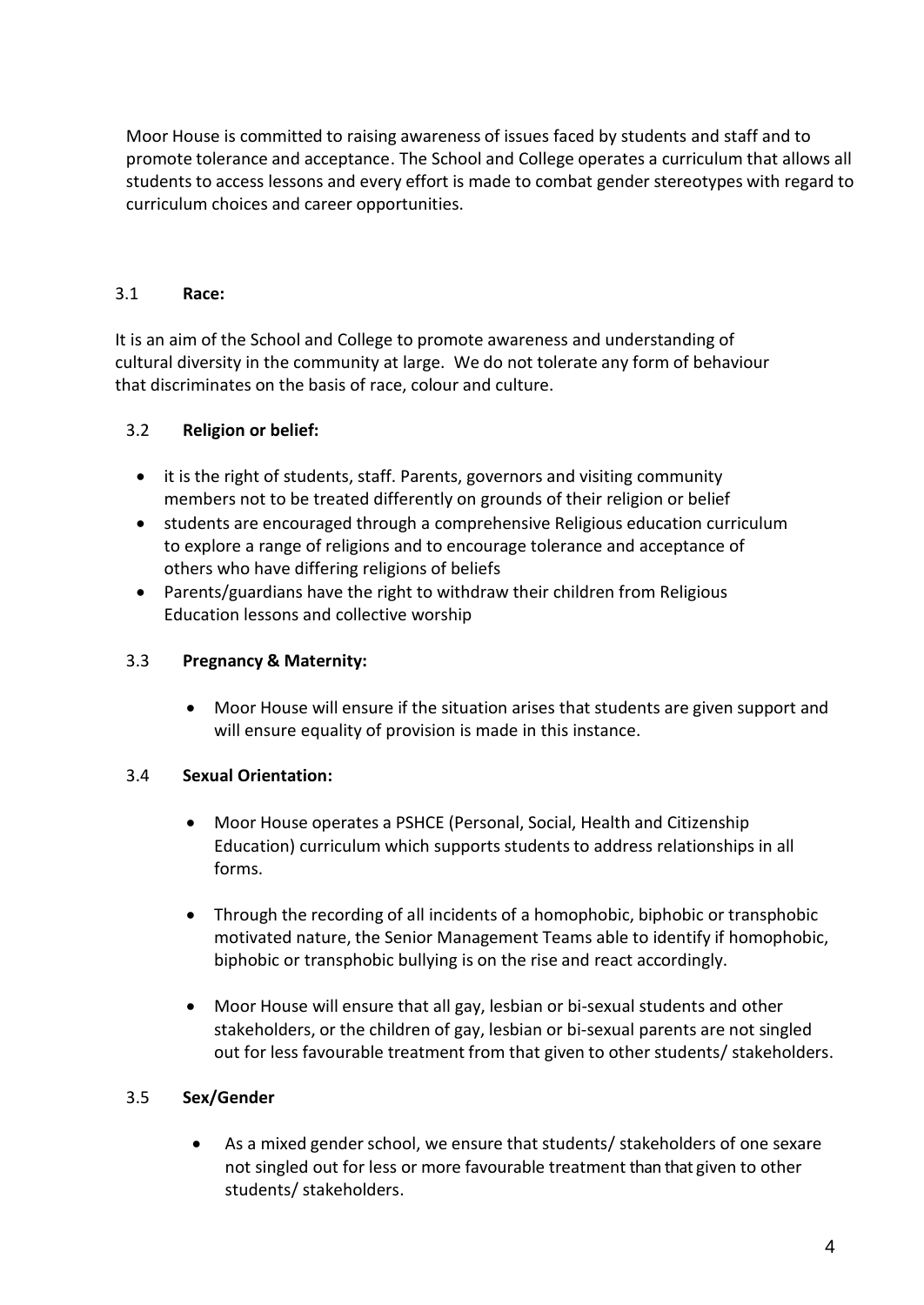## 3.6 **Disability:**

The Act defines disability as when a person has a 'physical or mental impairment which has substantial and long-term adverse effect on that person's ability to carry out normal day to day activities'. Some specified medical conditions, HIV, multiple sclerosis, and cancer are all considered as disabilities regardless of their effect.

The Act sets out details of matters that may be relevant when determining whether a person meets the definition of disability. Long term is defined as lasting, or likely to last, for at least 12 months.

- The School & College will not treat a disabled student/ stakeholder less favourably simply because they are disabled
- We will ensure that disabled students/ stakeholders can play as full a part as possible in School & College and will make reasonable adjustments to support this.
- We will eliminate discrimination that is unlawful as well as any harassment of disabled people that is related to their disability

## 3.7 **Gender Reassignment-**

• We ensure that those students / stakeholders considering undergoing, or who have undergone, gender reassignment are not singled out for less or more favourable treatment than that given to other students / stakeholders.

#### 3.8 **Age**

• Moor House will not discriminate against or treat any stakeholder less favourably on the basis of age.

#### 3.9 **Marriage and Civil Partnership**

• The School & College will not discriminate against or treat a stakeholder who is married or in a civil partnership less favourably because they are married or in a civil partnership

#### **The Equal Opportunity and Diversity Policy shall be:**

- Available to all stakeholders
- Placed on an area of the MH network that is available to staff
- Referred to in all job descriptions, advertisements, recruitment literature and in the Moor House Prospectus

#### 4. **MONITORING**

- 4.1 It is the responsibility of the Principal, through Heads of Department to ensure that the Equal Opportunity and Diversity Policy is implemented and monitored.
- 4.2 The School & College will ensure that any monitoring or statistical information on individual's ethnic origin, sex and/or disability is collected for the sole purpose of monitoring the Equal Opportunity and Diversity policy and will be protected from misuse.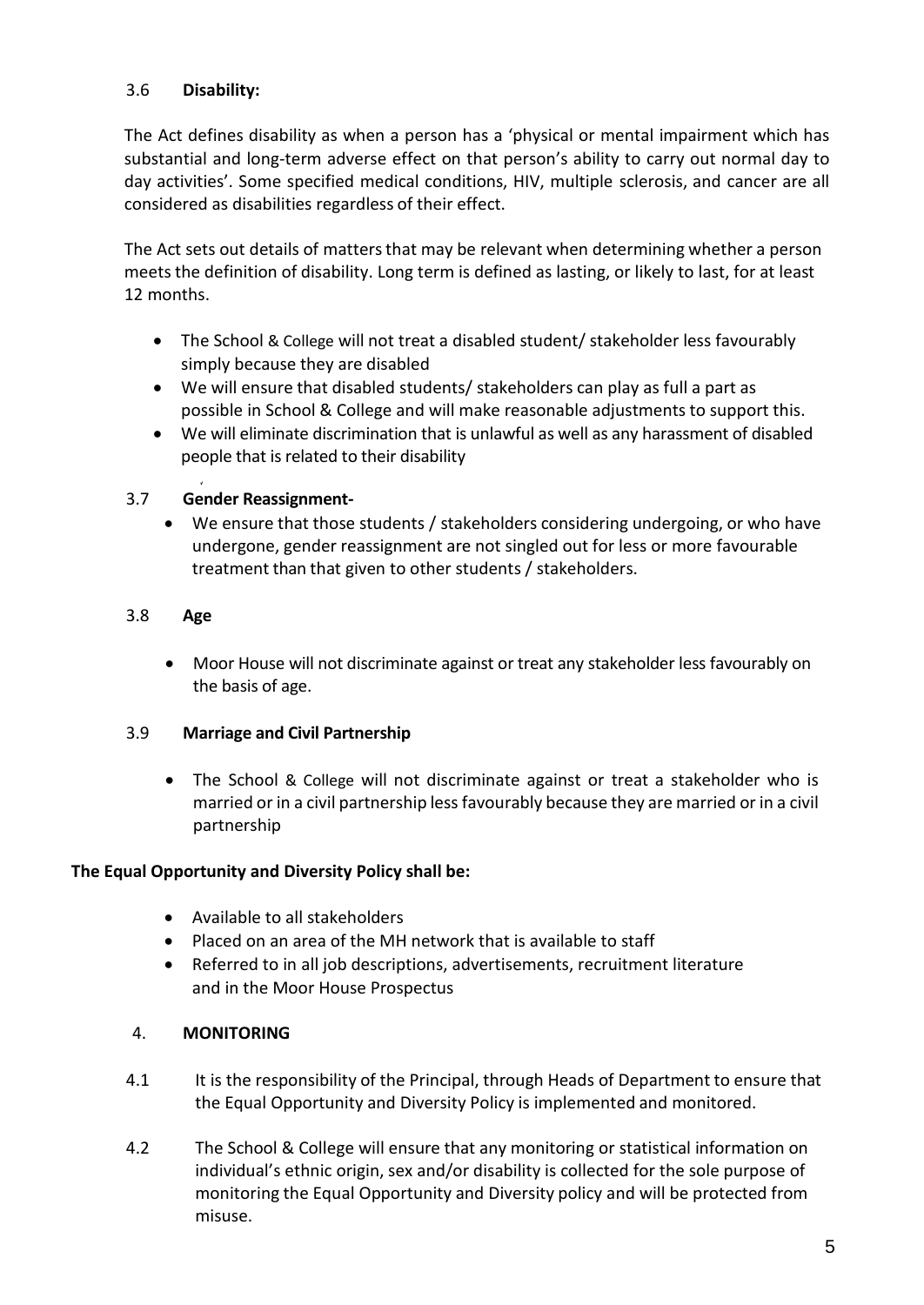- 4.3 Student data linked to this policy is reported half- termly to the Every Child Matters committee and is thereby to the Governing Body. Any matters arising in relation to staff will be reported, in confidence, to the Human Resources and Governance Committee or, where appropriate, in confidence to the Trustees
- 4.4 The Policy will be reviewed annually at ECM (Every Child Matters committee).